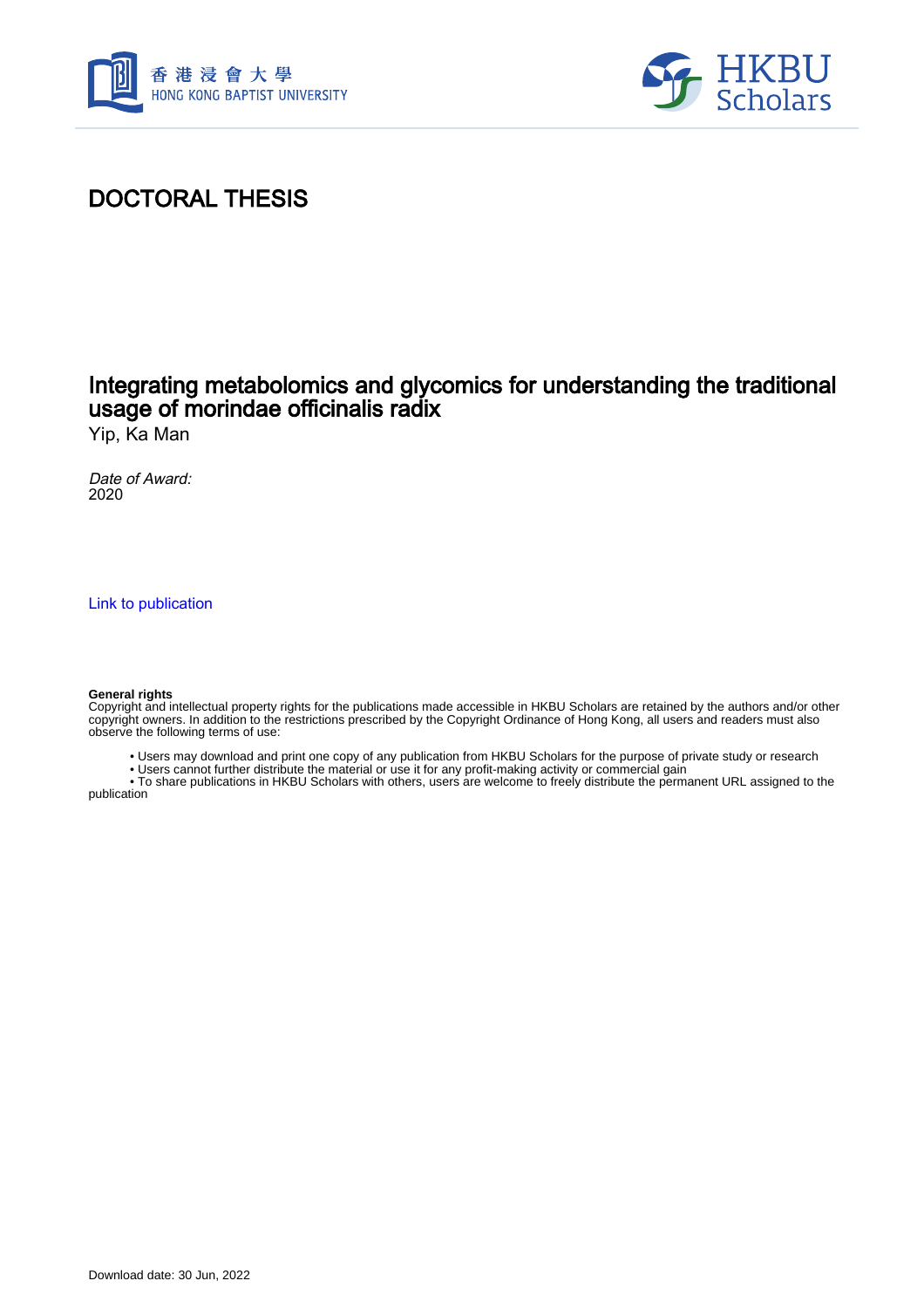### **ABSTRACT**

<span id="page-1-0"></span>Morindae Officinalis Radix (MOR), Bajitian in Chinese, is the dried root of *Morinda officinalis* F.C.How. (Rubiaceae). It is one of the most popular herbal medicines used in the southeast region of China. Various types of chemical constituents have been experimentally shown to be bioactive components of MOR, among which secondary metabolites and saccharides predominate. Pharmacological studies revealed MOR shows kidney tonifying, anti-osteoporosis, antidepressant, anti-inflammatory and antioxidant effect. Since 2002, MOR has been approved as a food supplement for daily healthcare, hence increasing consumption and demand for better quality of MOR. However, selection of MOR with superior quality is largely based on traditional experience which lacks scientific basis. For example, 3-4-year-old MOR is usually used without xylem; and processed MOR are believed to show different bioactivities. Therefore, to promote the rational utilization and ensure efficacy of MOR, overall qualitative and quantitative characterization of MOR in different traditional usage is needed. Anthraquinones, iridoid glycosides and oligosaccharides are the common reference compounds for chemical characterization of MOR. However, they are usually selectively characterized, which is not comprehensive enough in herbal quality evaluation. To deal with this, metabolomics targeting secondary metabolome and glycomics targeting glycome can be applied. And the integration of metabolomics and glycomics could be a promising approach to investigate overall chemical variations in MOR according to its traditional usage.

Therefore, in this study, chromatographic methods for metabololmics and glycomics were firstly developed to study the traditional usage of MOR. In Chapter 2, they were applied for studying chemical variation and differences in growth year and plant tissue of MOR. In Chapter 3, chemical differences in processed products of MOR were also studied using the established metabololmics and glycomics methods. Further bioactivity differences of them were studied by cell metabolomics with HEK 293 cells under high glucose microenvironment. Besides that, in Chapter 4, consumption method of not only MOR, but other herbal medicines were studied. Conventional boiling water extraction (BWE) and ultrasound-assisted extraction (UAE) were compared to understand their effects on polysaccharides.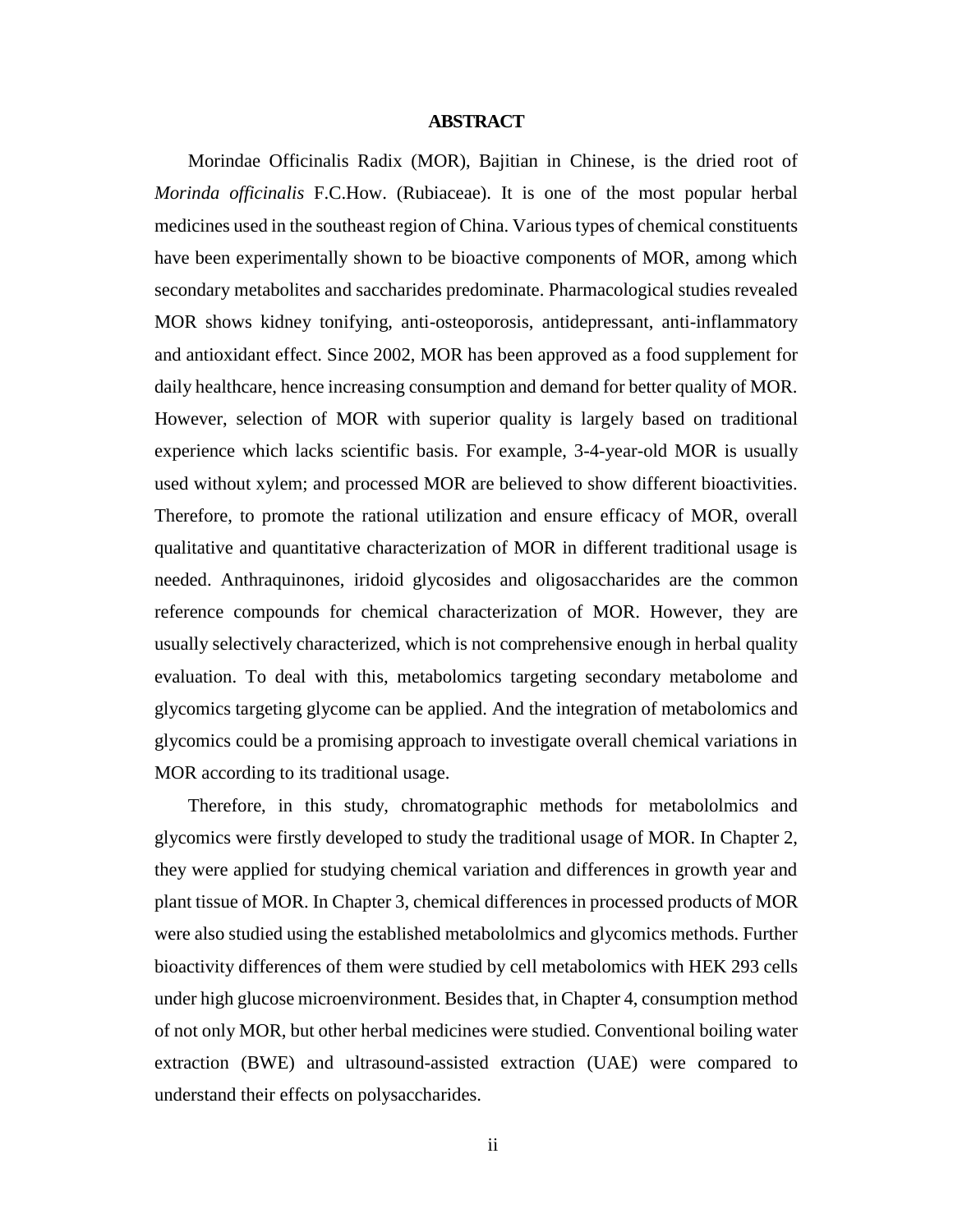For the study of growth year and tissues of MOR, the results showed that various types of bioactive components reached a maximum between 3-4 years of growth; and that xylem contained more potentially toxic constituents, but less bioactive components, than cortex. For the study of processing products, the results showed that secondary metabolome and glycome of raw MOR and other processing products was found qualitatively and quantitatively different. Contents of secondary metabolites were generally increased in processed products, while saccharides were decreased instead. Also, steamed MOR (F) seemed to show preventive effect of diabetic nephropathy and different MOR processing products had induced different metabolic changes on high glucose induced HEK 293 cells. In the study of extraction methods, the results showed that the polysaccharides from the herbal medicines by UAE were quantitatively and qualitatively different with those by BWE. The powerful extraction ability and polysaccharide degradation caused by ultrasound collectively contributed to these differences. It was revealed that not only the UAE conditions but also the polysaccharide structures could affect the extraction ability and polysaccharide degradation.

To conclude, metabolomics and glycomics were integrated in this study to investigate the variations in secondary metabolome and glycome in MOR. We had successfully applied these methods to study and provide scientific basis for traditional practice of MOR. We had proved that  $3<sup>rd</sup>$  to  $4<sup>th</sup>$  years of growth are the key period for the development of the biochemical signature of MOR. Xylem and cortex of MOR were qualitatively and quantitatively different and removing xylem could help to remove potentially toxic components. This study also provided scientific evidences for the justification of MOR and its processed products, as well as their metabolic effects on high glucose induced DN in HEK 293 cells. Besides, this study revealed both UAE parameters and structural properties of polysaccharides affects extraction recovery of polysaccharides in herbal medicines. Hence, we suggest UAE should be carefully considered before employing it in relevant chemical and pharmacological analysis.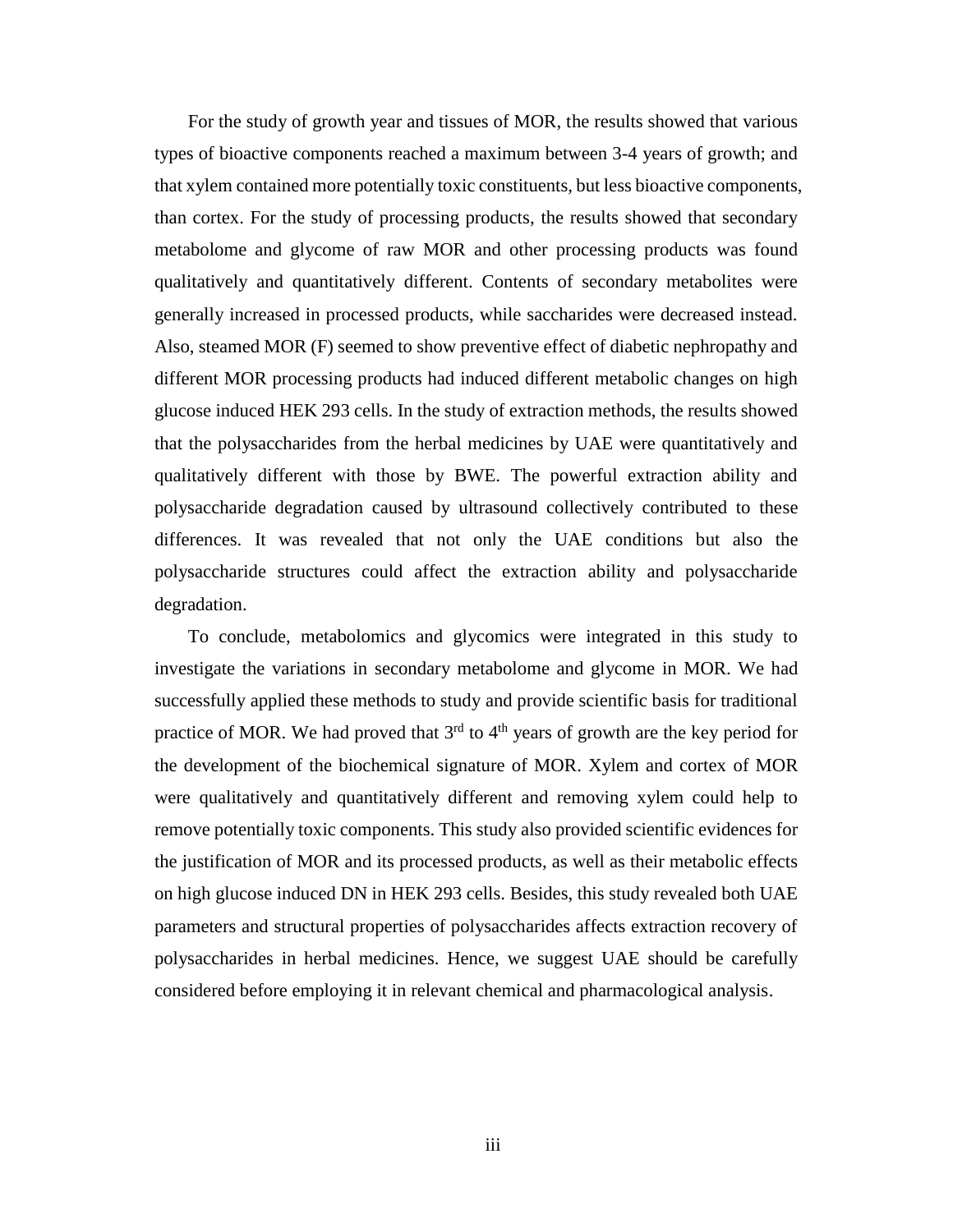<span id="page-3-0"></span>

|     | <b>CHAPTER 1</b> |                                             |  |
|-----|------------------|---------------------------------------------|--|
| 1.1 |                  |                                             |  |
|     | 1.1.1            |                                             |  |
|     | 1.1.2            |                                             |  |
|     | 1.1.3            |                                             |  |
|     | 1.1.4            |                                             |  |
| 1.2 |                  |                                             |  |
|     | <b>CHAPTER 2</b> | STUDY OF GROWTH YEAR AND TISSUE OF MORINDAE |  |
| 2.1 |                  |                                             |  |
| 2.2 |                  |                                             |  |
|     | 2.2.1            |                                             |  |
|     | 2.2.2            |                                             |  |
|     | 2.2.3            |                                             |  |
|     | 2.2.4            |                                             |  |
|     | 2.2.5            |                                             |  |
|     | 2.2.6            |                                             |  |
|     | 2.2.7            |                                             |  |
| 2.3 |                  |                                             |  |
|     |                  |                                             |  |
|     | 2.3.1            |                                             |  |
|     | 2.3.2            |                                             |  |
|     | 2.3.3            |                                             |  |

### **TABLE OF CONTENTS**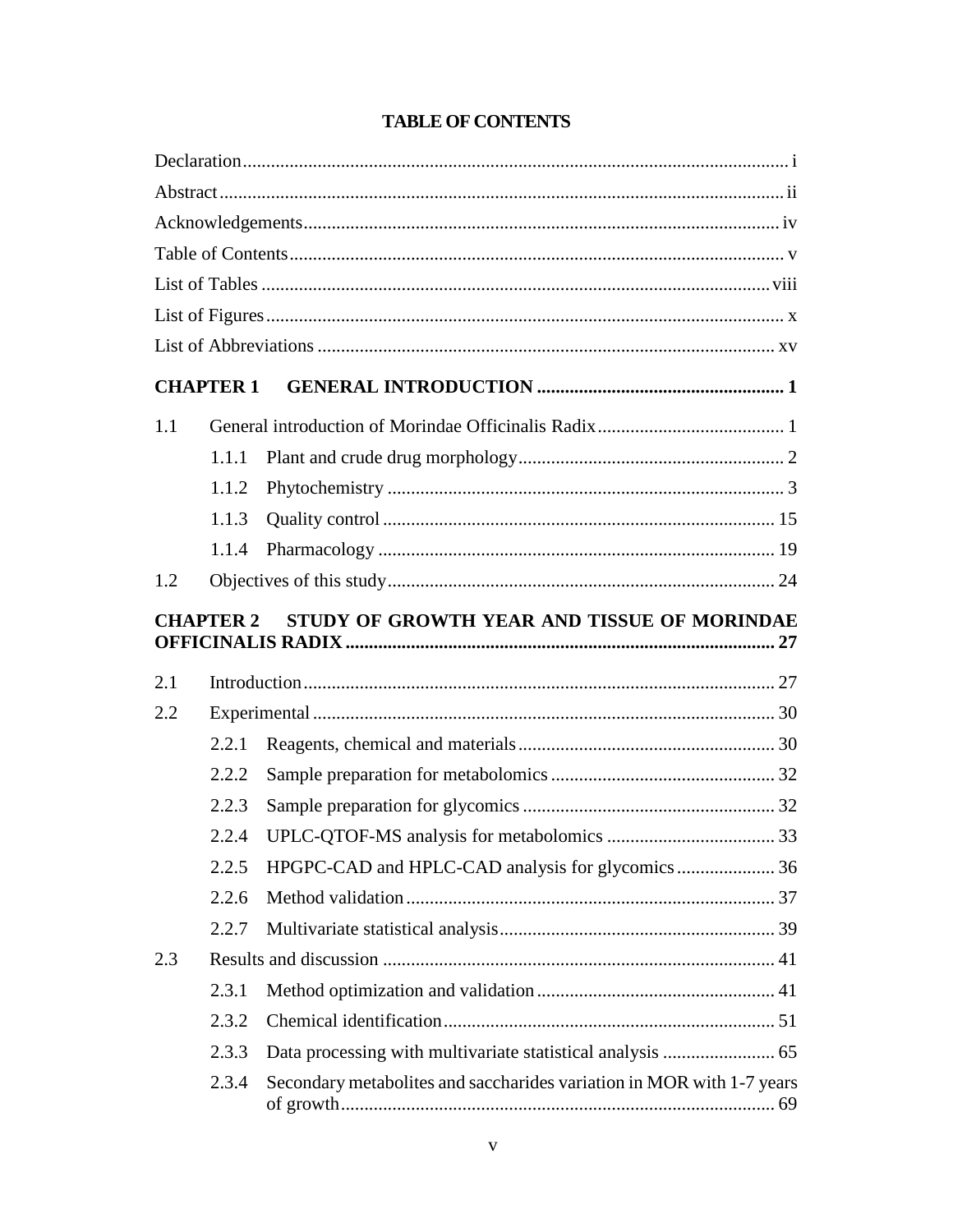|     | 2.3.5            | Secondary metabolite and saccharide variations in xylem and cortex of   |  |  |  |  |
|-----|------------------|-------------------------------------------------------------------------|--|--|--|--|
| 2.4 |                  |                                                                         |  |  |  |  |
|     | <b>CHAPTER 3</b> | STUDY ON VARIATIONS OF DIFFERENT PROCESSING                             |  |  |  |  |
| 3.1 |                  |                                                                         |  |  |  |  |
| 3.2 |                  |                                                                         |  |  |  |  |
|     | 3.2.1            |                                                                         |  |  |  |  |
|     | 3.2.2            | Sample preparation and extraction of different processing products . 97 |  |  |  |  |
|     | 3.2.3            |                                                                         |  |  |  |  |
|     | 3.2.4            | Sample preparation for cell metabolomics study 100                      |  |  |  |  |
|     | 3.2.5            |                                                                         |  |  |  |  |
|     | 3.2.6            |                                                                         |  |  |  |  |
|     | 3.2.7            |                                                                         |  |  |  |  |
| 3.3 |                  |                                                                         |  |  |  |  |
|     | 3.3.1            |                                                                         |  |  |  |  |
|     | 3.3.2            |                                                                         |  |  |  |  |
|     | 3.3.3            | Data processing with multivariate statistical analysis  123             |  |  |  |  |
|     | 3.3.4            | Secondary metabolites variation in MOR of different processing          |  |  |  |  |
|     | 3.3.5            | Saccharides variation in MOR of different processing products 145       |  |  |  |  |
|     | 3.3.6            | Metabolic changes of different processing products of MOR 150           |  |  |  |  |
| 3.4 |                  |                                                                         |  |  |  |  |
|     | <b>CHAPTER 4</b> |                                                                         |  |  |  |  |
| 4.1 |                  |                                                                         |  |  |  |  |
| 4.2 |                  |                                                                         |  |  |  |  |
|     | 4.2.1            |                                                                         |  |  |  |  |
|     | 4.2.2            |                                                                         |  |  |  |  |
|     | 4.2.3            |                                                                         |  |  |  |  |
|     | 4.2.4            |                                                                         |  |  |  |  |
|     | 4.2.5            | Spiked Recovery Testing on Standard Glucans 169                         |  |  |  |  |
| 4.3 |                  |                                                                         |  |  |  |  |